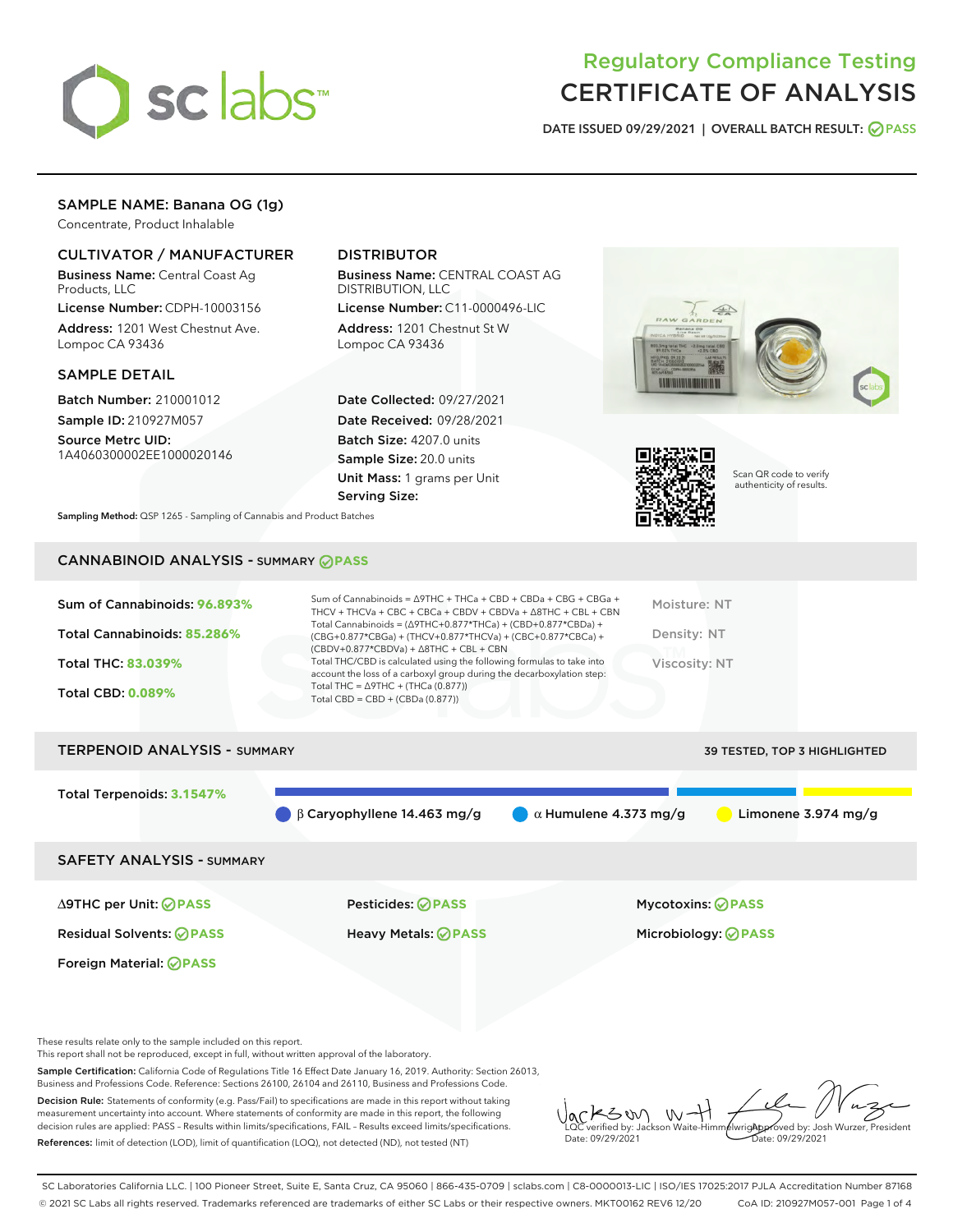



BANANA OG (1G) | DATE ISSUED 09/29/2021 | OVERALL BATCH RESULT: @ PASS

#### CANNABINOID TEST RESULTS - 09/29/2021 2 PASS

Tested by high-performance liquid chromatography with diode-array detection (HPLC-DAD). **Method:** QSP 1157 - Analysis of Cannabinoids by HPLC-DAD

TOTAL CANNABINOIDS: **85.286%** Total Cannabinoids (Total THC) + (Total CBD) + (Total CBG) + (Total THCV) + (Total CBC) + (Total CBDV) + ∆8THC + CBL + CBN

TOTAL THC: **83.039%**

Total THC (∆9THC+0.877\*THCa)

TOTAL CBD: **0.089%** Total CBD (CBD+0.877\*CBDa)

TOTAL CBG: 0.92% Total CBG (CBG+0.877\*CBGa) TOTAL THCV: 0.37% Total THCV (THCV+0.877\*THCVa)

TOTAL CBC: 0.868% Total CBC (CBC+0.877\*CBCa)

TOTAL CBDV: ND Total CBDV (CBDV+0.877\*CBDVa)

| <b>COMPOUND</b> | LOD/LOQ<br>(mg/g)          | <b>MEASUREMENT</b><br><b>UNCERTAINTY</b><br>mg/g | <b>RESULT</b><br>(mg/g) | <b>RESULT</b><br>(%) |
|-----------------|----------------------------|--------------------------------------------------|-------------------------|----------------------|
| <b>THCa</b>     | 0.05/0.14                  | ±23.623                                          | 919.19                  | 91.919               |
| <b>A9THC</b>    | 0.06 / 0.26                | ±0.835                                           | 24.26                   | 2.426                |
| <b>CBGa</b>     | 0.1 / 0.2                  | ±0.51                                            | 9.7                     | 0.97                 |
| <b>CBCa</b>     | 0.07/0.28                  | ±0.456                                           | 9.33                    | 0.933                |
| <b>THCVa</b>    | 0.07/0.20                  | ±0.201                                           | 4.22                    | 0.422                |
| <b>CBDa</b>     | 0.02/0.19                  | ±0.030                                           | 1.02                    | 0.102                |
| <b>CBG</b>      | 0.06/0.19                  | ±0.028                                           | 0.71                    | 0.071                |
| <b>CBC</b>      | 0.2 / 0.5                  | ±0.01                                            | 0.5                     | 0.05                 |
| A8THC           | 0.1/0.4                    | N/A                                              | <b>ND</b>               | <b>ND</b>            |
| <b>THCV</b>     | 0.1/0.2                    | N/A                                              | <b>ND</b>               | <b>ND</b>            |
| <b>CBD</b>      | 0.07/0.29                  | N/A                                              | <b>ND</b>               | <b>ND</b>            |
| <b>CBDV</b>     | 0.04 / 0.15                | N/A                                              | <b>ND</b>               | <b>ND</b>            |
| <b>CBDVa</b>    | 0.03/0.53                  | N/A                                              | <b>ND</b>               | <b>ND</b>            |
| <b>CBL</b>      | 0.06 / 0.24                | N/A                                              | <b>ND</b>               | <b>ND</b>            |
| <b>CBN</b>      | 0.1/0.3                    | N/A                                              | <b>ND</b>               | <b>ND</b>            |
|                 | <b>SUM OF CANNABINOIDS</b> |                                                  | 968.93 mg/g             | 96.893%              |

#### **UNIT MASS: 1 grams per Unit**

| ∆9THC per Unit                        | 1120 per-package limit     | 24.26 mg/unit<br><b>PASS</b> |
|---------------------------------------|----------------------------|------------------------------|
| <b>Total THC per Unit</b>             |                            | 830.39 mg/unit               |
| <b>CBD</b> per Unit                   |                            | <b>ND</b>                    |
| <b>Total CBD per Unit</b>             |                            | $0.89$ mg/unit               |
| Sum of Cannabinoids<br>per Unit       |                            | 968.93 mg/unit               |
| <b>Total Cannabinoids</b><br>per Unit |                            | 852.86 mg/unit               |
| <b>MOISTURE TEST RESULT</b>           | <b>DENSITY TEST RESULT</b> | <b>VISCOSITY TEST RESULT</b> |

Not Tested

Not Tested

Not Tested

| <b>TERPENOID TEST RESULTS - 09/29/2021</b> |  |
|--------------------------------------------|--|
|--------------------------------------------|--|

Terpene analysis utilizing gas chromatography-flame ionization detection (GC-FID). **Method:** QSP 1192 - Analysis of Terpenoids by GC-FID

| <b>COMPOUND</b>         | LOD/LOQ<br>(mg/g)    | <b>MEASUREMENT</b><br><b>UNCERTAINTY</b><br>mg/g | <b>RESULT</b><br>(mg/g)                         | <b>RESULT</b><br>(%) |
|-------------------------|----------------------|--------------------------------------------------|-------------------------------------------------|----------------------|
| $\beta$ Caryophyllene   | 0.004 / 0.012        | ±0.5149                                          | 14.463                                          | 1.4463               |
| $\alpha$ Humulene       | 0.009 / 0.029        | ±0.1404                                          | 4.373                                           | 0.4373               |
| Limonene                | 0.005 / 0.016        | ±0.0568                                          | 3.974                                           | 0.3974               |
| Linalool                | 0.009 / 0.032        | ±0.0622                                          | 1.637                                           | 0.1637               |
| $\alpha$ Bisabolol      | 0.008 / 0.026        | ±0.0831                                          | 1.557                                           | 0.1557               |
| <b>Myrcene</b>          | 0.008 / 0.025        | ±0.0136                                          | 1.055                                           | 0.1055               |
| <b>Terpineol</b>        | 0.016 / 0.055        | ±0.0537                                          | 0.874                                           | 0.0874               |
| Fenchol                 | 0.010 / 0.034        | ±0.0301                                          | 0.778                                           | 0.0778               |
| <b>Nerolidol</b>        | <i>0.009 / 0.028</i> | ±0.0285                                          | 0.453                                           | 0.0453               |
| Terpinolene             | 0.008 / 0.026        | ±0.0073                                          | 0.356                                           | 0.0356               |
| $\beta$ Pinene          | 0.004 / 0.014        | ±0.0038                                          | 0.331                                           | 0.0331               |
| Caryophyllene<br>Oxide  | 0.010 / 0.033        | ±0.0143                                          | 0.311                                           | 0.0311               |
| Valencene               | 0.009 / 0.030        | ±0.0212                                          | 0.308                                           | 0.0308               |
| trans-β-Farnesene       | 0.008 / 0.025        | ±0.0095                                          | 0.269                                           | 0.0269               |
| <b>Borneol</b>          | 0.005 / 0.016        | ±0.0089                                          | 0.211                                           | 0.0211               |
| $\alpha$ Pinene         | 0.005 / 0.017        | ±0.0013                                          | 0.147                                           | 0.0147               |
| Ocimene                 | 0.011 / 0.038        | ±0.0047                                          | 0.146                                           | 0.0146               |
| Fenchone                | 0.009 / 0.028        | ±0.0027                                          | 0.094                                           | 0.0094               |
| Guaiol                  | <i>0.009 / 0.030</i> | ±0.0020                                          | 0.042                                           | 0.0042               |
| Citronellol             | 0.003 / 0.010        | ±0.0019                                          | 0.039                                           | 0.0039               |
| Camphene                | 0.005 / 0.015        | ±0.0004                                          | 0.037                                           | 0.0037               |
| <b>Geranyl Acetate</b>  | 0.004 / 0.014        | ±0.0015                                          | 0.035                                           | 0.0035               |
| Sabinene Hydrate        | 0.006 / 0.022        | ±0.0010                                          | 0.026                                           | 0.0026               |
| Geraniol                | 0.002 / 0.007        | ±0.0007                                          | 0.016                                           | 0.0016               |
| Nerol                   | 0.003 / 0.011        | ±0.0007                                          | 0.015                                           | 0.0015               |
| Sabinene                | 0.004 / 0.014        | N/A                                              | <loq< th=""><th><loq< th=""></loq<></th></loq<> | <loq< th=""></loq<>  |
| $\alpha$ Phellandrene   | 0.006 / 0.020        | N/A                                              | <loq< th=""><th><loq< th=""></loq<></th></loq<> | <loq< th=""></loq<>  |
| $\alpha$ Terpinene      | 0.005 / 0.017        | N/A                                              | <loq< th=""><th><loq< th=""></loq<></th></loq<> | <loq< th=""></loq<>  |
| $\gamma$ Terpinene      | 0.006 / 0.018        | N/A                                              | <loq< th=""><th><loq< th=""></loq<></th></loq<> | <loq< th=""></loq<>  |
| 3 Carene                | 0.005 / 0.018        | N/A                                              | <b>ND</b>                                       | ND                   |
| p-Cymene                | 0.005 / 0.016        | N/A                                              | ND                                              | ND                   |
| Eucalyptol              | 0.006 / 0.018        | N/A                                              | <b>ND</b>                                       | ND                   |
| (-)-Isopulegol          | 0.005 / 0.016        | N/A                                              | <b>ND</b>                                       | ND                   |
| Camphor                 | 0.006 / 0.019        | N/A                                              | ND                                              | ND                   |
| Isoborneol              | 0.004 / 0.012        | N/A                                              | ND                                              | ND                   |
| Menthol                 | 0.008 / 0.025        | N/A                                              | <b>ND</b>                                       | ND                   |
| R-(+)-Pulegone          | 0.003 / 0.011        | N/A                                              | ND                                              | ND                   |
| $\alpha$ Cedrene        | 0.005 / 0.016        | N/A                                              | ND                                              | ND                   |
| Cedrol                  | 0.008 / 0.027        | N/A                                              | <b>ND</b>                                       | ND                   |
| <b>TOTAL TERPENOIDS</b> |                      |                                                  | 31.547 mg/g                                     | 3.1547%              |

SC Laboratories California LLC. | 100 Pioneer Street, Suite E, Santa Cruz, CA 95060 | 866-435-0709 | sclabs.com | C8-0000013-LIC | ISO/IES 17025:2017 PJLA Accreditation Number 87168 © 2021 SC Labs all rights reserved. Trademarks referenced are trademarks of either SC Labs or their respective owners. MKT00162 REV6 12/20 CoA ID: 210927M057-001 Page 2 of 4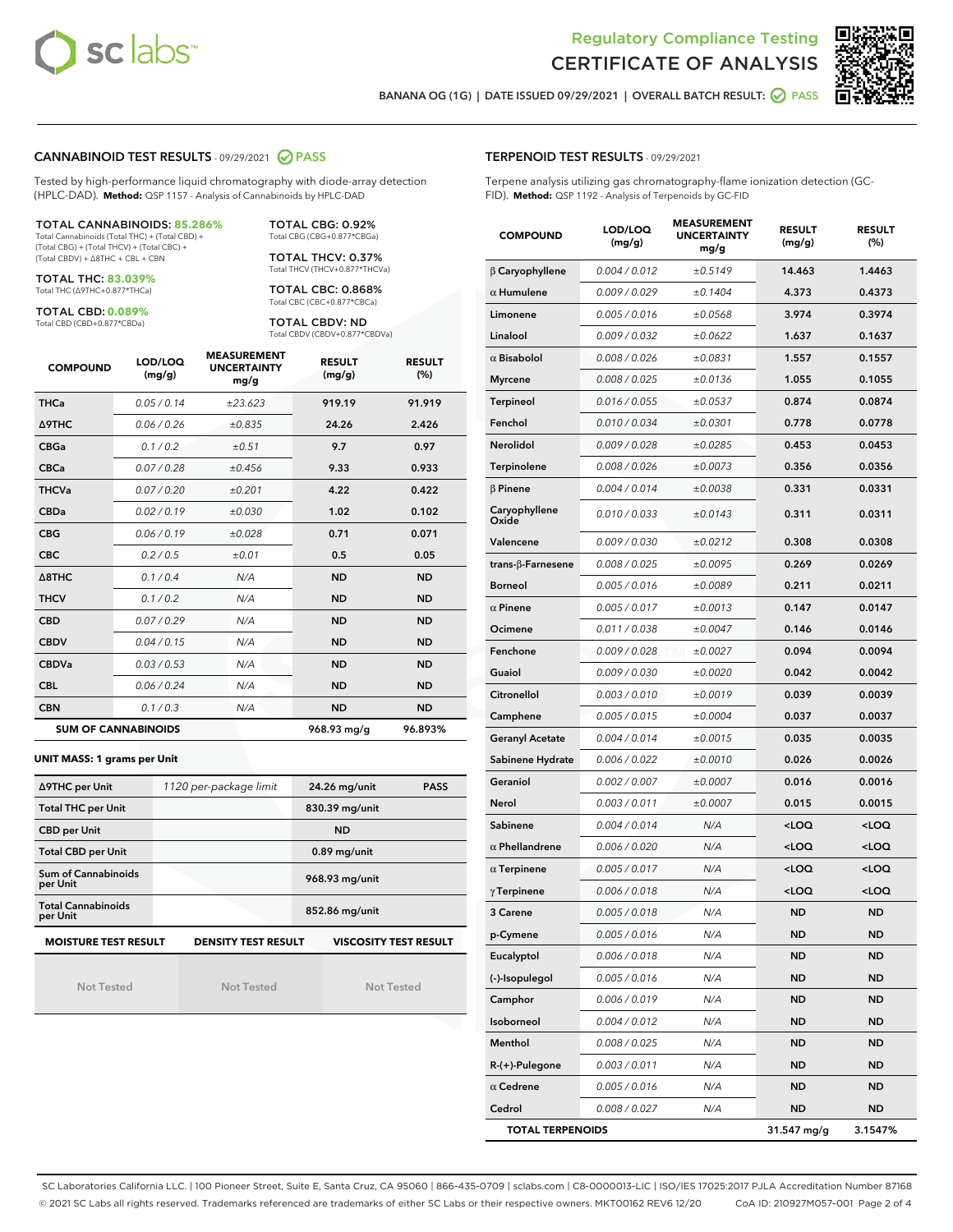



BANANA OG (1G) | DATE ISSUED 09/29/2021 | OVERALL BATCH RESULT: O PASS

# CATEGORY 1 PESTICIDE TEST RESULTS - 09/28/2021 2 PASS

Pesticide and plant growth regulator analysis utilizing high-performance liquid chromatography-mass spectrometry (HPLC-MS) or gas chromatography-mass spectrometry (GC-MS). \*GC-MS utilized where indicated. **Method:** QSP 1212 - Analysis of Pesticides and Mycotoxins by LC-MS or QSP 1213 - Analysis of Pesticides by GC-MS

| <b>COMPOUND</b>             | LOD/LOQ<br>$(\mu g/g)$ | <b>ACTION</b><br><b>LIMIT</b><br>$(\mu g/g)$ | <b>MEASUREMENT</b><br><b>UNCERTAINTY</b><br>$\mu$ g/g | <b>RESULT</b><br>$(\mu g/g)$ | <b>RESULT</b> |
|-----------------------------|------------------------|----------------------------------------------|-------------------------------------------------------|------------------------------|---------------|
| Aldicarb                    | 0.03 / 0.08            | $\ge$ LOD                                    | N/A                                                   | <b>ND</b>                    | <b>PASS</b>   |
| Carbofuran                  | 0.02 / 0.05            | $\ge$ LOD                                    | N/A                                                   | <b>ND</b>                    | <b>PASS</b>   |
| Chlordane*                  | 0.03 / 0.08            | $\ge$ LOD                                    | N/A                                                   | <b>ND</b>                    | <b>PASS</b>   |
| Chlorfenapyr*               | 0.03/0.10              | $\ge$ LOD                                    | N/A                                                   | <b>ND</b>                    | <b>PASS</b>   |
| Chlorpyrifos                | 0.02 / 0.06            | $>$ LOD                                      | N/A                                                   | <b>ND</b>                    | <b>PASS</b>   |
| Coumaphos                   | 0.02 / 0.07            | $\ge$ LOD                                    | N/A                                                   | <b>ND</b>                    | <b>PASS</b>   |
| Daminozide                  | 0.02/0.07              | $>$ LOD                                      | N/A                                                   | <b>ND</b>                    | <b>PASS</b>   |
| <b>DDVP</b><br>(Dichlorvos) | 0.03/0.09              | $\ge$ LOD                                    | N/A                                                   | <b>ND</b>                    | <b>PASS</b>   |
| <b>Dimethoate</b>           | 0.03/0.08              | $\ge$ LOD                                    | N/A                                                   | <b>ND</b>                    | <b>PASS</b>   |
| Ethoprop(hos)               | 0.03/0.10              | $\ge$ LOD                                    | N/A                                                   | <b>ND</b>                    | <b>PASS</b>   |
| Etofenprox                  | 0.02 / 0.06            | $\ge$ LOD                                    | N/A                                                   | <b>ND</b>                    | <b>PASS</b>   |
| Fenoxycarb                  | 0.03/0.08              | $\ge$ LOD                                    | N/A                                                   | <b>ND</b>                    | <b>PASS</b>   |
| Fipronil                    | 0.03 / 0.08            | $\ge$ LOD                                    | N/A                                                   | <b>ND</b>                    | <b>PASS</b>   |
| Imazalil                    | 0.02 / 0.06            | $>$ LOD                                      | N/A                                                   | <b>ND</b>                    | <b>PASS</b>   |
| <b>Methiocarb</b>           | 0.02 / 0.07            | $\ge$ LOD                                    | N/A                                                   | <b>ND</b>                    | <b>PASS</b>   |
| Methyl<br>parathion         | 0.03/0.10              | $\ge$ LOD                                    | N/A                                                   | <b>ND</b>                    | <b>PASS</b>   |
| <b>Mevinphos</b>            | 0.03/0.09              | $\ge$ LOD                                    | N/A                                                   | <b>ND</b>                    | <b>PASS</b>   |
| Paclobutrazol               | 0.02 / 0.05            | $\ge$ LOD                                    | N/A                                                   | <b>ND</b>                    | <b>PASS</b>   |
| Propoxur                    | 0.03/0.09              | $>$ LOD                                      | N/A                                                   | <b>ND</b>                    | <b>PASS</b>   |
| Spiroxamine                 | 0.03/0.08              | $\ge$ LOD                                    | N/A                                                   | <b>ND</b>                    | <b>PASS</b>   |
| Thiacloprid                 | 0.03/0.10              | $\ge$ LOD                                    | N/A                                                   | <b>ND</b>                    | <b>PASS</b>   |
|                             |                        |                                              |                                                       |                              |               |

# CATEGORY 2 PESTICIDE TEST RESULTS - 09/28/2021 @ PASS

| <b>COMPOUND</b>          | LOD/LOQ<br>$(\mu g/g)$ | <b>ACTION</b><br>LIMIT<br>$(\mu g/g)$ | <b>MEASUREMENT</b><br><b>UNCERTAINTY</b><br>$\mu$ g/g | <b>RESULT</b><br>$(\mu g/g)$ | <b>RESULT</b> |
|--------------------------|------------------------|---------------------------------------|-------------------------------------------------------|------------------------------|---------------|
| Abamectin                | 0.03/0.10              | 0.1                                   | N/A                                                   | <b>ND</b>                    | <b>PASS</b>   |
| Acephate                 | 0.02/0.07              | 0.1                                   | N/A                                                   | <b>ND</b>                    | <b>PASS</b>   |
| Acequinocyl              | 0.02/0.07              | 0.1                                   | N/A                                                   | <b>ND</b>                    | <b>PASS</b>   |
| Acetamiprid              | 0.02 / 0.05            | 0.1                                   | N/A                                                   | <b>ND</b>                    | <b>PASS</b>   |
| Azoxystrobin             | 0.02/0.07              | 0.1                                   | N/A                                                   | <b>ND</b>                    | <b>PASS</b>   |
| <b>Bifenazate</b>        | 0.01/0.04              | 0.1                                   | N/A                                                   | <b>ND</b>                    | <b>PASS</b>   |
| <b>Bifenthrin</b>        | 0.02 / 0.05            | 3                                     | N/A                                                   | <b>ND</b>                    | <b>PASS</b>   |
| <b>Boscalid</b>          | 0.03/0.09              | 0.1                                   | N/A                                                   | <b>ND</b>                    | <b>PASS</b>   |
| Captan                   | 0.19/0.57              | 0.7                                   | N/A                                                   | <b>ND</b>                    | <b>PASS</b>   |
| Carbaryl                 | 0.02/0.06              | 0.5                                   | N/A                                                   | <b>ND</b>                    | <b>PASS</b>   |
| Chlorantranilip-<br>role | 0.04/0.12              | 10                                    | N/A                                                   | <b>ND</b>                    | <b>PASS</b>   |
| Clofentezine             | 0.03/0.09              | 0.1                                   | N/A                                                   | <b>ND</b>                    | <b>PASS</b>   |

# CATEGORY 2 PESTICIDE TEST RESULTS - 09/28/2021 continued

| <b>COMPOUND</b>               | LOD/LOQ<br>(µg/g) | <b>ACTION</b><br><b>LIMIT</b><br>$(\mu g/g)$ | <b>MEASUREMENT</b><br><b>UNCERTAINTY</b><br>µg/g | <b>RESULT</b><br>(µg/g) | <b>RESULT</b> |
|-------------------------------|-------------------|----------------------------------------------|--------------------------------------------------|-------------------------|---------------|
| Cyfluthrin                    | 0.12 / 0.38       | $\overline{2}$                               | N/A                                              | <b>ND</b>               | <b>PASS</b>   |
| Cypermethrin                  | 0.11 / 0.32       | 1                                            | N/A                                              | <b>ND</b>               | <b>PASS</b>   |
| Diazinon                      | 0.02 / 0.05       | 0.1                                          | N/A                                              | <b>ND</b>               | <b>PASS</b>   |
| Dimethomorph                  | 0.03 / 0.09       | 2                                            | N/A                                              | <b>ND</b>               | <b>PASS</b>   |
| Etoxazole                     | 0.02 / 0.06       | 0.1                                          | N/A                                              | <b>ND</b>               | <b>PASS</b>   |
| Fenhexamid                    | 0.03 / 0.09       | 0.1                                          | N/A                                              | <b>ND</b>               | <b>PASS</b>   |
| Fenpyroximate                 | 0.02 / 0.06       | 0.1                                          | N/A                                              | <b>ND</b>               | <b>PASS</b>   |
| <b>Flonicamid</b>             | 0.03 / 0.10       | 0.1                                          | N/A                                              | <b>ND</b>               | <b>PASS</b>   |
| Fludioxonil                   | 0.03 / 0.10       | 0.1                                          | N/A                                              | <b>ND</b>               | <b>PASS</b>   |
| Hexythiazox                   | 0.02 / 0.07       | 0.1                                          | N/A                                              | <b>ND</b>               | <b>PASS</b>   |
| Imidacloprid                  | 0.04 / 0.11       | 5                                            | N/A                                              | <b>ND</b>               | <b>PASS</b>   |
| Kresoxim-methyl               | 0.02 / 0.07       | 0.1                                          | N/A                                              | <b>ND</b>               | <b>PASS</b>   |
| <b>Malathion</b>              | 0.03 / 0.09       | 0.5                                          | N/A                                              | <b>ND</b>               | <b>PASS</b>   |
| Metalaxyl                     | 0.02 / 0.07       | $\overline{2}$                               | N/A                                              | <b>ND</b>               | <b>PASS</b>   |
| Methomyl                      | 0.03 / 0.10       | $\mathbf{1}$                                 | N/A                                              | <b>ND</b>               | <b>PASS</b>   |
| Myclobutanil                  | 0.03 / 0.09       | 0.1                                          | N/A                                              | <b>ND</b>               | <b>PASS</b>   |
| Naled                         | 0.02 / 0.07       | 0.1                                          | N/A                                              | <b>ND</b>               | <b>PASS</b>   |
| Oxamyl                        | 0.04 / 0.11       | 0.5                                          | N/A                                              | <b>ND</b>               | <b>PASS</b>   |
| Pentachloronitro-<br>benzene* | 0.03 / 0.09       | 0.1                                          | N/A                                              | <b>ND</b>               | <b>PASS</b>   |
| Permethrin                    | 0.04 / 0.12       | 0.5                                          | N/A                                              | <b>ND</b>               | <b>PASS</b>   |
| Phosmet                       | 0.03 / 0.10       | 0.1                                          | N/A                                              | <b>ND</b>               | <b>PASS</b>   |
| Piperonylbu-<br>toxide        | 0.02 / 0.07       | 3                                            | N/A                                              | <b>ND</b>               | <b>PASS</b>   |
| Prallethrin                   | 0.03 / 0.08       | 0.1                                          | N/A                                              | <b>ND</b>               | <b>PASS</b>   |
| Propiconazole                 | 0.02 / 0.07       | 0.1                                          | N/A                                              | <b>ND</b>               | <b>PASS</b>   |
| Pyrethrins                    | 0.04 / 0.12       | 0.5                                          | N/A                                              | <b>ND</b>               | <b>PASS</b>   |
| Pyridaben                     | 0.02 / 0.07       | 0.1                                          | N/A                                              | <b>ND</b>               | <b>PASS</b>   |
| Spinetoram                    | 0.02 / 0.07       | 0.1                                          | N/A                                              | <b>ND</b>               | <b>PASS</b>   |
| Spinosad                      | 0.02 / 0.07       | 0.1                                          | N/A                                              | <b>ND</b>               | <b>PASS</b>   |
| Spiromesifen                  | 0.02 / 0.05       | 0.1                                          | N/A                                              | <b>ND</b>               | <b>PASS</b>   |
| Spirotetramat                 | 0.02 / 0.06       | 0.1                                          | N/A                                              | <b>ND</b>               | <b>PASS</b>   |
| Tebuconazole                  | 0.02 / 0.07       | 0.1                                          | N/A                                              | <b>ND</b>               | <b>PASS</b>   |
| Thiamethoxam                  | 0.03 / 0.10       | 5                                            | N/A                                              | <b>ND</b>               | <b>PASS</b>   |
| Trifloxystrobin               | 0.03 / 0.08       | 0.1                                          | N/A                                              | <b>ND</b>               | <b>PASS</b>   |

SC Laboratories California LLC. | 100 Pioneer Street, Suite E, Santa Cruz, CA 95060 | 866-435-0709 | sclabs.com | C8-0000013-LIC | ISO/IES 17025:2017 PJLA Accreditation Number 87168 © 2021 SC Labs all rights reserved. Trademarks referenced are trademarks of either SC Labs or their respective owners. MKT00162 REV6 12/20 CoA ID: 210927M057-001 Page 3 of 4